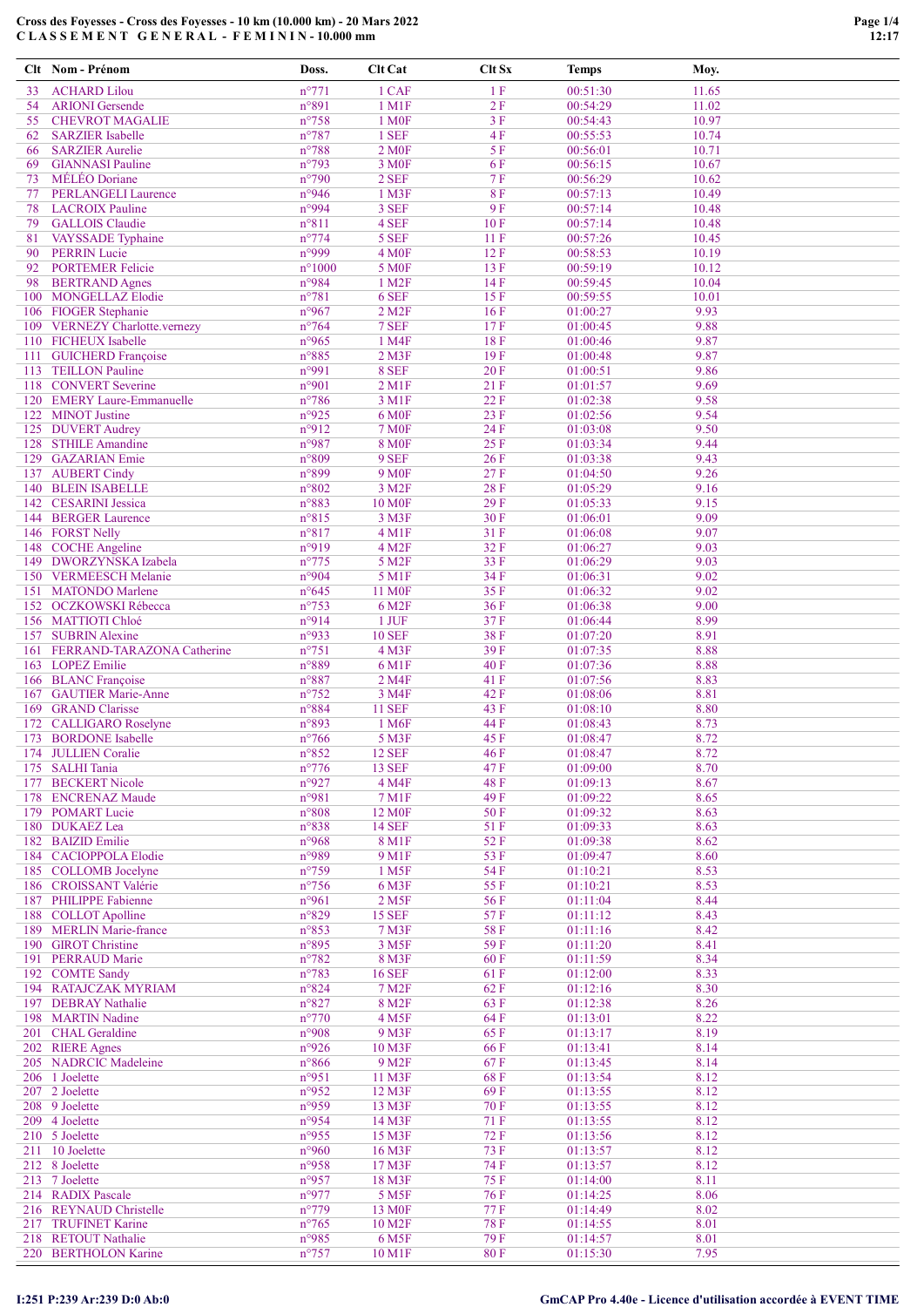# Cross des Foyesses - Cross des Foyesses - 10 km (10.000 km) - 20 Mars 2022 C L A S S E M E N T G E N E R A L - F E M I N I N - 10.000 mm

|     | Clt Nom - Prénom            | Doss.          | <b>Clt Cat</b>     | Clt Sx | Temps    | Moy. |
|-----|-----------------------------|----------------|--------------------|--------|----------|------|
|     | 221 DELFOSSE Florence       | $n^{\circ}911$ | 19 M3F             | 81 F   | 01:16:07 | 7.88 |
|     | 222 GOURLAY Perrine         | $n^{\circ}785$ | 11 M1F             | 82F    | 01:16:07 | 7.88 |
| 223 | <b>RENARD JULIETTE</b>      | $n^{\circ}833$ | 14 M <sub>OF</sub> | 83 F   | 01:17:08 | 7.78 |
|     | 224 DAUSSE Christelle       | $n^{\circ}894$ | 5 M4F              | 84 F   | 01:18:55 | 7.60 |
|     | 227 CHAPOT Séverine         | $n^{\circ}820$ | 12 M1F             | 85F    | 01:20:48 | 7.43 |
|     | 228 DUBOUR Vanessa          | $n^{\circ}844$ | 13 M1F             | 86 F   | 01:20:49 | 7.43 |
|     | 229 ROCA Dominique          | $n^{\circ}920$ | 7 M <sub>5F</sub>  | 87F    | 01:21:05 | 7.40 |
|     | 230 RABATEL Lydie           | $n^{\circ}877$ | 6 M4F              | 88F    | 01:25:01 | 7.06 |
| 231 | <b>DOUHERET Nathalie</b>    | $n^{\circ}814$ | 20 M3F             | 89 F   | 01:27:07 | 6.89 |
|     | 232 AURELY EMILIE           | $n^{\circ}812$ | 11 M <sub>2F</sub> | 90F    | 01:27:07 | 6.89 |
|     | 233 BELFILS Anastasia       | $n^{\circ}886$ | 7 M4F              | 91 F   | 01:28:05 | 6.81 |
|     | 234 CHAPOT Annie            | $n^{\circ}841$ | 21 M3F             | 92 F   | 01:28:51 | 6.75 |
|     | 235 CHEIZE Nadege           | $n^{\circ}910$ | 12 M <sub>2F</sub> | 93 F   | 01:31:43 | 6.54 |
|     | 237 REGAL DASILVA Angelique | $n^{\circ}915$ | <b>17 SEF</b>      | 94 F   | 01:32:01 | 6.52 |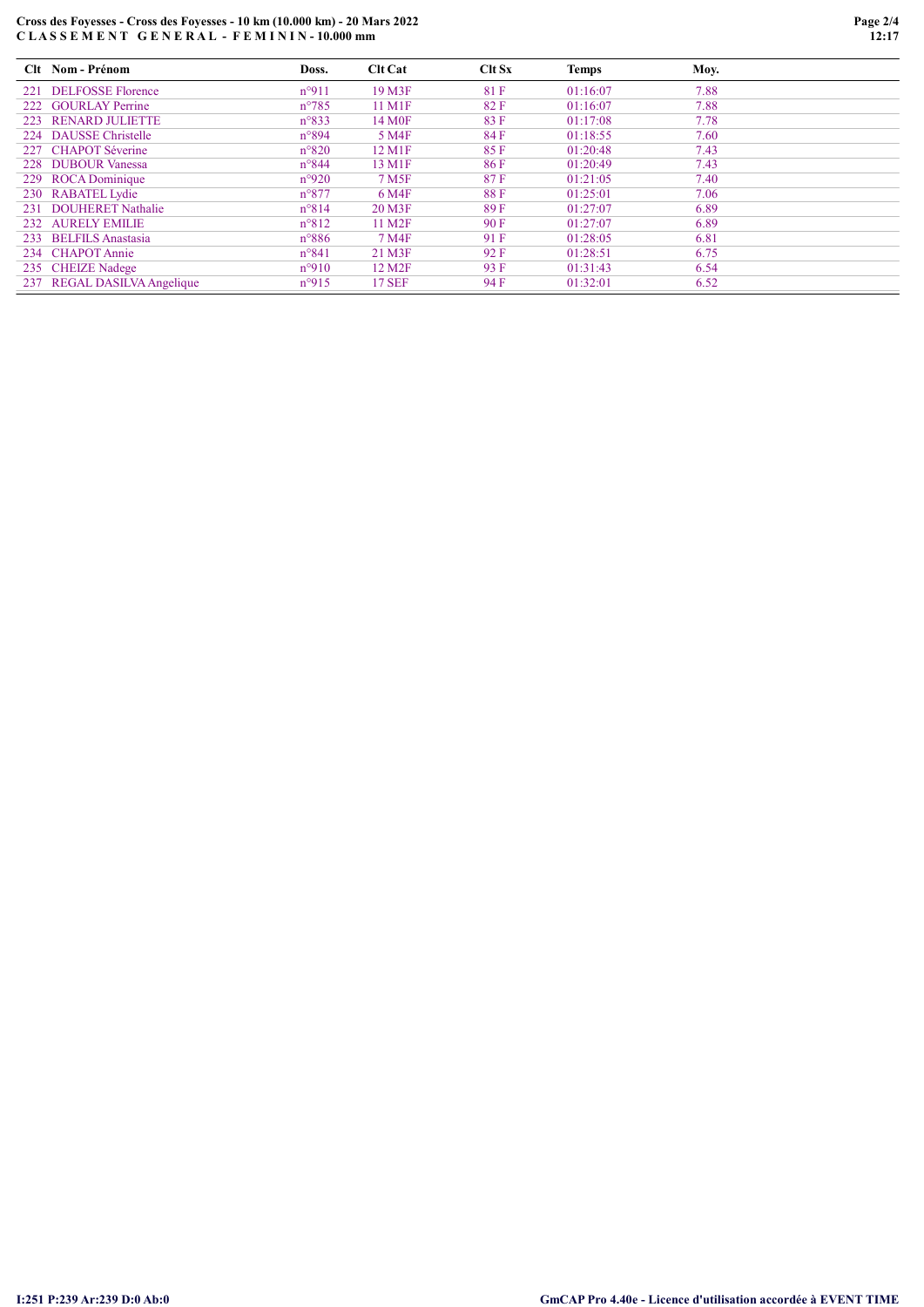### Cross des Foyesses - Cross des Foyesses - 10 km (10.000 km) - 20 Mars 2022 C L A S S E M E N T G E N E R A L - M A S C U L I N - 10.000 mm

|                | Clt Nom - Prénom                                     | Doss.                             | Clt Cat                | Clt Sx                  | <b>Temps</b>         | Moy.           |  |
|----------------|------------------------------------------------------|-----------------------------------|------------------------|-------------------------|----------------------|----------------|--|
| -1             | <b>RIVET Thomas</b>                                  | n°936                             | 1 ESM                  | 1 <sub>M</sub>          | 00:35:28             | 16.92          |  |
| 2              | <b>BEAUCART</b> Eric                                 | n°857                             | 1 M0M                  | 2 <sub>M</sub>          | 00:36:25             | 16.48          |  |
| 3              | <b>MAUGER Anthony</b>                                | n°938                             | 1 SEM                  | 3 <sub>M</sub>          | 00:38:09             | 15.73          |  |
| $\overline{4}$ | <b>DEBAEYMAHER Romain</b>                            | n°963                             | $1$ M $1$ M            | 4 M                     | 00:39:40             | 15.13          |  |
| 5              | <b>MASSON SYLVAIN</b>                                | $n^{\circ}871$                    | 1 M2M                  | 5 <sub>M</sub>          | 00:40:01             | 15.00          |  |
| 6              | <b>BEAUCART Roland</b>                               | $n^{\circ}778$                    | 2 M1M                  | 6 <sub>M</sub>          | 00:40:42             | 14.74          |  |
| 7              | <b>GONIN Cyril</b>                                   | n°982                             | 3 M1M                  | 7 <sub>M</sub>          | 00:40:47             | 14.72          |  |
| 8              | <b>ROLLAND STEPHANE</b>                              | $n^{\circ}870$                    | 2 M2M                  | 8 M                     | 00:40:53             | 14.68          |  |
| 9              | <b>CHANTIN Nicolas</b>                               | $n^{\circ}860$                    | 4 M1M                  | 9 M                     | 00:41:50             | 14.35          |  |
| 10             | <b>NICOLAS SALVADOR</b>                              | $n^{\circ}761$                    | 2 M <sub>0</sub> M     | 10 <sub>M</sub>         | 00:43:08             | 13.91          |  |
| 11             | <b>DURAND</b> Maxime                                 | $n^{\circ}851$<br>$n^{\circ}$ 796 | 2 ESM<br>5 M1M         | 11 M<br>12 <sub>M</sub> | 00:44:12<br>00:44:19 | 13.58<br>13.54 |  |
| 12<br>13       | <b>BILLON-GALLAND ANTHONY</b><br><b>GUYADER Eric</b> | n°945                             | 1 M4M                  | 13 M                    | 00:44:26             | 13.50          |  |
| 14             | <b>ANDREU Bruno</b>                                  | n°943                             | 3 M2M                  | 14M                     | 00:44:37             | 13.45          |  |
| 15             | <b>COURTHALIAC Philippe</b>                          | n°863                             | 1 M3M                  | 15 M                    | 00:45:36             | 13.16          |  |
| 16             | <b>ESTRUCH Jonathan</b>                              | n°970                             | 2 SEM                  | 16 <sub>M</sub>         | 00:46:18             | 12.96          |  |
| 17             | <b>GADOU</b> Alexi                                   | n°949                             | 3 SEM                  | 17 M                    | 00:46:20             | 12.95          |  |
| 18             | <b>BUISSON Steve</b>                                 | n°849                             | 4 SEM                  | 18 M                    | 00:46:20             | 12.95          |  |
| 19             | <b>JANIN</b> Grégoire                                | n°794                             | 3 M0M                  | 19 <sub>M</sub>         | 00:46:52             | 12.81          |  |
| 20             | <b>LOIC GASP</b>                                     | $n^{\circ}875$                    | 5 SEM                  | 20 M                    | 00:46:57             | 12.78          |  |
| 21             | <b>BIETTRON</b> Anthony                              | n°799                             | 6 SEM                  | 21 M                    | 00:46:58             | 12.78          |  |
| 22             | <b>DURAND</b> Stéphane                               | $n^{\circ}850$                    | 4 M2M                  | 22 M                    | 00:47:59             | 12.51          |  |
| 23             | <b>HOSTETTLER Fabien</b>                             | $n^{\circ}873$                    | 4 M <sub>0</sub> M     | 23 M                    | 00:48:48             | 12.30          |  |
| 24             | <b>DUBOST Jérémy</b>                                 | $n^{\circ}848$                    | 5 M0M                  | 24 M                    | 00:49:04             | 12.23          |  |
| 25             | <b>AUDIN Felix</b>                                   | $n^{\circ}772$<br>$n^{\circ}773$  | 7 SEM                  | 25 M                    | 00:50:05             | 11.98          |  |
| 26<br>27       | <b>BEDNAREK</b> Pierre<br><b>ILLAN Alexandre</b>     | $n^{\circ}801$                    | 8 SEM<br>9 SEM         | 26 M<br>27 M            | 00:50:05<br>00:50:19 | 11.98<br>11.93 |  |
| 28             | <b>MORNAY Bertrand</b>                               | $n^{\circ}830$                    | $2$ M $3$ M            | 28 M                    | 00:50:24             | 11.91          |  |
| 29             | <b>VAURE Nicolas</b>                                 | n°917                             | 6 M1M                  | 29 M                    | 00:50:33             | 11.87          |  |
| 30             | <b>CAUGNON Sébastien</b>                             | $n^{\circ}880$                    | 7 M1M                  | 30 <sub>M</sub>         | 00:50:41             | 11.84          |  |
| 31             | <b>BOURDAT Fabien</b>                                | $n^{\circ}810$                    | 8 M1M                  | 31 M                    | 00:51:07             | 11.74          |  |
| 32             | <b>CHIRAT Cyril</b>                                  | n°980                             | <b>10 SEM</b>          | 32 M                    | 00:51:25             | 11.67          |  |
| 34             | <b>CONEYS Ulysse</b>                                 | $n^{\circ}822$                    | <b>11 SEM</b>          | 33 M                    | 00:52:02             | 11.53          |  |
| 35             | <b>FARIGOULE Christian</b>                           | n°941                             | 1 M6M                  | 34 M                    | 00:52:22             | 11.46          |  |
| 36             | <b>EMERY Julien</b>                                  | n°944                             | 9 M1M                  | 35 M                    | 00:52:29             | 11.44          |  |
| 37             | <b>BONNIEZ Olivier</b>                               | n°890                             | 10 M1M                 | 36 M                    | 00:52:38             | 11.40          |  |
| 38             | <b>BAUDET</b> Sebastien                              | n°513                             | 11 M1M                 | 37 M                    | 00:52:39             | 11.40          |  |
| 39             | <b>DELPHIN Joël</b>                                  | $n^{\circ}789$                    | 6 M0M                  | 38 M                    | 00:52:46             | 11.37          |  |
| 40             | <b>CIBOT</b> Matthieu                                | n°834                             | 12 M1M                 | 39 M                    | 00:53:15             | 11.27          |  |
| 41             | <b>CIBOT</b> Francois<br><b>RIBEYROL Steve</b>       | $n^{\circ}835$                    | 2 M6M                  | 40 M                    | 00:53:16             | 11.26          |  |
| 42<br>43       | <b>THUILLIER Jean Christophe</b>                     | $n^{\circ}856$<br>n°928           | 13 M1M<br><b>7 M0M</b> | 41 M<br>42 M            | 00:53:17<br>00:53:32 | 11.26<br>11.21 |  |
| 44             | <b>BANDERIER Jean Francois</b>                       | n°923                             | 14 M1M                 | 43 M                    | 00:53:32             | 11.21          |  |
| 45             | <b>NAYAGUM Yvrin</b>                                 | n°988                             | 15 M1M                 | 44 M                    | 00:53:33             | 11.21          |  |
| 46             | <b>JANICOT</b> Loic                                  | n°874                             | <b>8 M0M</b>           | 45 M                    | 00:53:47             | 11.16          |  |
| 47             | <b>BERNARD Eddy</b>                                  | n°921                             | 16 M1M                 | 46 M                    | 00:53:58             | 11.12          |  |
| 48             | <b>VARENNES Remi</b>                                 | n°948                             | 9 M <sub>0</sub> M     | 47 M                    | 00:54:02             | 11.11          |  |
| 49             | <b>GUINET Sylvain</b>                                | n°864                             | <b>12 SEM</b>          | 48 M                    | 00:54:07             | 11.09          |  |
| 50             | <b>BOILEVIN Jonathan</b>                             | $n^{\circ}800$                    | 10 M <sub>0</sub> M    | 49 M                    | 00:54:11             | 11.08          |  |
| 51             | <b>TRESSE Guillaume</b>                              | n°972                             | 1 CAM                  | 50 M                    | 00:54:14             | 11.07          |  |
| 52             | <b>HENRIOT Paul</b>                                  | n°990                             | 13 SEM                 | 51 M                    | 00:54:15             | 11.06          |  |
| 53             | <b>BRULE STEPHANE</b>                                | $n^{\circ}762$                    | 5 M2M                  | 52 M                    | 00:54:21             | 11.04          |  |
| 56<br>57       | <b>FERREIRA</b> Christophe<br><b>ANDREO Eric</b>     | n°932<br>n°898                    | <b>14 SEM</b><br>2 M4M | 53 M<br>54 M            | 00:55:23<br>00:55:28 | 10.83<br>10.82 |  |
| 58             | <b>CIFFOTTI THIERRY</b>                              | n°854                             | 1 M5M                  | 55 M                    | 00:55:30             | 10.81          |  |
| 59             | <b>GERBOULET Gilles</b>                              | n°798                             | 3 M3M                  | 56 M                    | 00:55:30             | 10.81          |  |
| 60             | <b>DUBOST</b> Jordan                                 | $n^{\circ}818$                    | <b>15 SEM</b>          | 57 M                    | 00:55:34             | 10.80          |  |
| 61             | <b>VACHER Yannick</b>                                | $n^{\circ}755$                    | 17 M1M                 | 58 M                    | 00:55:37             | 10.79          |  |
| 63             | <b>MATZ</b> Antonin                                  | n°804                             | <b>16 SEM</b>          | 59 M                    | 00:55:56             | 10.73          |  |
| 64             | <b>DELBINO</b> Francois                              | n°969                             | 3 M4M                  | 60 M                    | 00:55:59             | 10.72          |  |
| 65             | <b>RADIX Victor</b>                                  | n°976                             | <b>17 SEM</b>          | 61 M                    | 00:56:00             | 10.72          |  |
| 67             | <b>CAPARROS</b> Cedric                               | n°992                             | 18 M1M                 | 62 M                    | 00:56:07             | 10.69          |  |
| 68             | <b>BASSET Jacques</b>                                | n°939                             | 3 M6M                  | 63 M                    | 00:56:10             | 10.68          |  |
| 70             | <b>PERRIN</b> Stephane                               | n°935                             | 4 M3M                  | 64 M                    | 00:56:18             | 10.66          |  |
| 71             | <b>COLLIN Fabrice</b>                                | $n^{\circ}869$                    | 5 M3M                  | 65 M                    | 00:56:24             | 10.64          |  |
| 72             | <b>GATT JULIEN</b>                                   | $n^{\circ}876$                    | 11 M0M                 | 66 M                    | 00:56:28             | 10.63          |  |
| 74<br>75       | <b>CHAMPILOU Loïc</b><br>SOMMERVOGEL Jean            | n°819<br>n°973                    | <b>18 SEM</b><br>4 M6M | 67 M<br>68 M            | 00:57:04<br>00:57:07 | 10.52<br>10.51 |  |
| 76             | <b>VARNET Michel</b>                                 | n°964                             | 2 M5M                  | 69 M                    | 00:57:08             | 10.50          |  |
| 80             | <b>DRIOTON</b> Jonathan                              | n°837                             | <b>19 SEM</b>          | 70 M                    | 00:57:18             | 10.47          |  |
| 82             | STEBIG Mickaël                                       | $n^{\circ}$ 795                   | 12 M0M                 | 71 M                    | 00:57:37             | 10.42          |  |
| 83             | <b>COLLET Patrick</b>                                | n°924                             | 3 M5M                  | 72 M                    | 00:58:03             | 10.34          |  |
| 84             | <b>EMERY Franck</b>                                  | n°993                             | 19 M1M                 | 73 M                    | 00:58:08             | 10.32          |  |
| 85             | <b>HERRERA</b> Guillaume                             | $n^{\circ}861$                    | <b>20 SEM</b>          | 74 M                    | 00:58:09             | 10.32          |  |
| 86             | <b>TRIOULEYRE Alexandre</b>                          | n°846                             | <b>21 SEM</b>          | 75 M                    | 00:58:28             | 10.26          |  |
| 87             | <b>HERRERA Thierry</b>                               | n°862                             | 4 M4M                  | 76 M                    | 00:58:36             | 10.24          |  |
| 88             | <b>CONESA Thibault</b>                               | $n^{\circ}878$                    | 3 ESM                  | 77 M                    | 00:58:42             | 10.22          |  |
| 89             | <b>SANLAVILLE MARC</b>                               | n°831                             | 1 M7M                  | 78 M                    | 00:58:42             | 10.22          |  |
| 91             | <b>JAOUEN DAVID</b>                                  | $n^{\circ}784$                    | 6 M3M                  | 79 M                    | 00:59:18             | 10.12          |  |
| 93             | <b>BOURNAY Jérémy</b>                                | $n^{\circ}855$                    | <b>22 SEM</b>          | 80 M                    | 00:59:26             | 10.10          |  |

# I:251 P:239 Ar:239 D:0 Ab:0 GmCAP Pro 4.40e - Licence d'utilisation accordée à EVENT TIME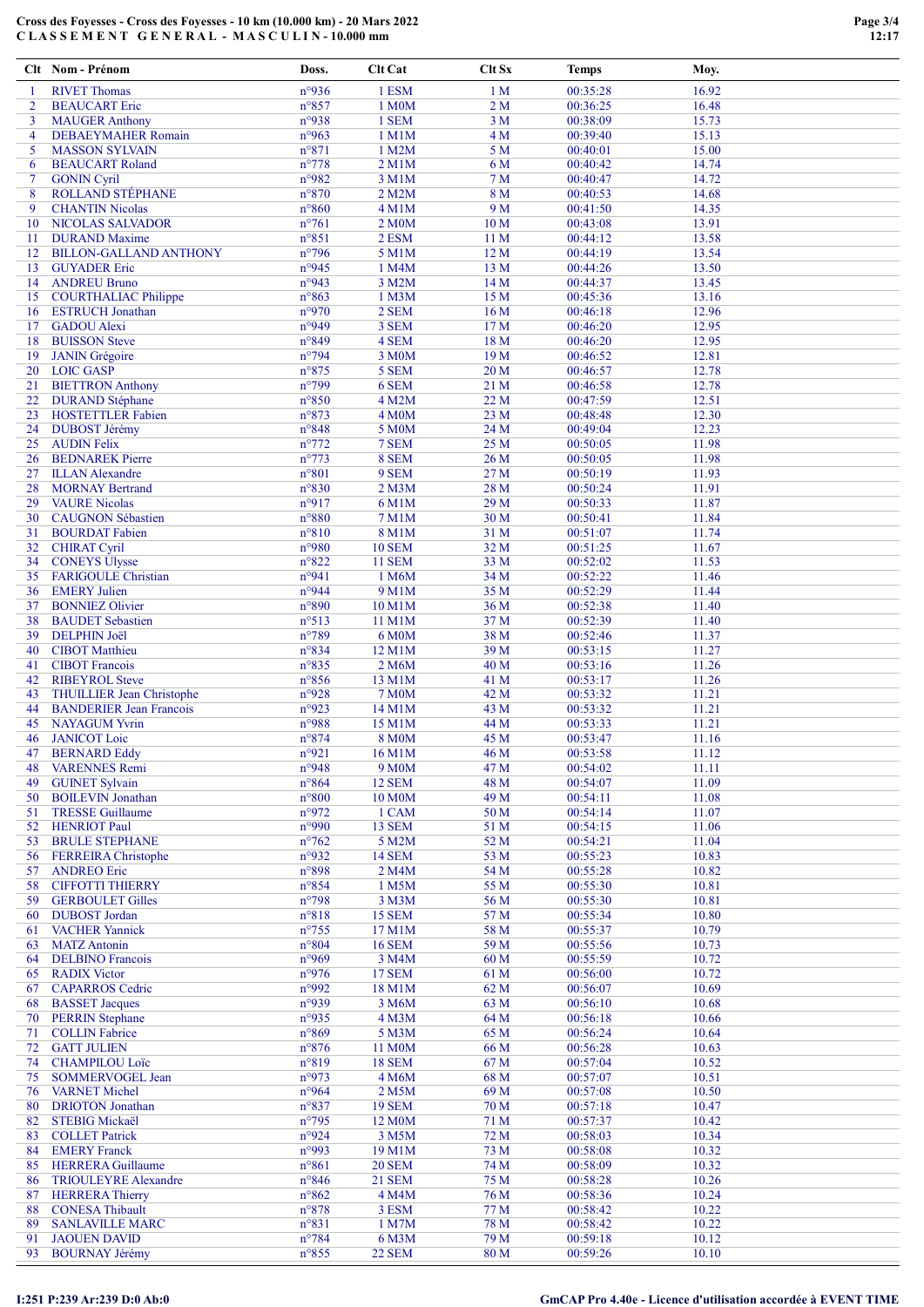### Cross des Foyesses - Cross des Foyesses - 10 km (10.000 km) - 20 Mars 2022 C L A S S E M E N T G E N E R A L - M A S C U L I N - 10.000 mm

|     | Clt Nom - Prénom                              | Doss.                   | <b>Clt Cat</b>                | Clt Sx           | Temps                | Moy.         |  |
|-----|-----------------------------------------------|-------------------------|-------------------------------|------------------|----------------------|--------------|--|
| 94  | <b>BOVAGNET Laurent</b>                       | n°974                   | 7 M3M                         | 81 M             | 00:59:27             | 10.09        |  |
| 95  | <b>LARCHER Jonathan</b>                       | n°836                   | 13 M0M                        | 82 M             | 00:59:31             | 10.08        |  |
| 96  | <b>VISCOGLIOSI Georges</b>                    | n°918                   | 4 M5M                         | 83 M             | 00:59:35             | 10.07        |  |
| 97  | <b>GARNIER Jean Pierre</b>                    | n°986                   | 5 M5M                         | 84 M             | 00:59:45             | 10.04        |  |
| 99  | <b>ANDREANI</b> Frederic                      | n°983                   | 8 M3M                         | 85 M             | 00:59:46             | 10.04        |  |
|     | 101 PETROUD Laurent                           | n°903                   | 9 M3M                         | 86 M             | 00:59:56             | 10.01        |  |
|     | 102 LEON FORTE David                          | n°922                   | 6 M2M                         | 87 M             | 01:00:04             | 9.99         |  |
|     | 103 TROUILLET Bernard                         | n°942                   | 6 M5M                         | 88 M             | 01:00:10             | 9.97         |  |
|     | 104 BOIS Franck                               | $n^{\circ}882$          | 7 M5M                         | 89 M             | 01:00:19             | 9.95         |  |
|     | 105 HUET Fabrice                              | n°872                   | 20 M1M                        | 90 M             | 01:00:20             | 9.95         |  |
|     | 107 FIOGER Fabrice                            | n°966                   | 7 M2M                         | 91 M             | 01:00:27             | 9.93         |  |
| 108 | <b>BERTRAND Juan</b>                          | n°998<br>$n^{\circ}769$ | 23 SEM                        | 92 M<br>93 M     | 01:00:29             | 9.92<br>9.86 |  |
|     | 112 MARTIN Jesus<br>114 MARTIN Pascal         | n°913                   | 5 M6M<br>5 M4M                | 94 M             | 01:00:50<br>01:01:17 | 9.79         |  |
|     | 115 VINOCHE Philippe                          | n°897                   | 10 M3M                        | 95 M             | 01:01:18             | 9.79         |  |
|     | 116 FERREIRA David                            | n°996                   | 21 M1M                        | 96 M             | 01:01:30             | 9.76         |  |
|     | 117 LAZZAROTTO Erwan                          | n°858                   | 22 M1M                        | 97 M             | 01:01:54             | 9.69         |  |
|     | 119 VIRIAMU MATHIEU                           | n°868                   | <b>24 SEM</b>                 | 98 M             | 01:02:20             | 9.63         |  |
| 121 | <b>SCHMITT Alexandre</b>                      | $n^{\circ}$ 754         | 8 M2M                         | 99 M             | 01:02:45             | 9.56         |  |
|     | 123 CHEIZE Sylvain                            | n°900                   | 23 M1M                        | 100 M            | 01:02:57             | 9.53         |  |
|     | 124 LASHERME Laurent                          | n°896                   | 8 M5M                         | 101 M            | 01:03:00             | 9.52         |  |
|     | 126 BELISSANT Fabrice                         | n°907                   | 11 M3M                        | 102 M            | 01:03:14             | 9.49         |  |
|     | 127 COUILLOUD Bernard                         | n°962                   | 6 M6M                         | 103 M            | 01:03:31             | 9.45         |  |
|     | 130 MONCARO Thierry                           | $n^{\circ}803$          | 7 M6M                         | 104 M            | 01:03:41             | 9.42         |  |
|     | 131 BERLIOZ Sylvie                            | n°931                   | 12 M3M                        | 105 M            | 01:03:57             | 9.38         |  |
|     | 132 MATHIEU DAMIEN                            | n°859                   | 14 M <sub>0</sub> M           | 106 <sub>M</sub> | 01:04:01             | 9.37         |  |
|     | 133 HAESSIG David                             | n°950                   | 24 M1M                        | 107 M            | 01:04:01             | 9.37         |  |
|     | 134 MATHIEU LAURENT                           | n°832                   | 9 M2M                         | 108 M            | 01:04:02             | 9.37         |  |
|     | 135 PLANTIER Sébastien                        | $n^{\circ}842$          | 13 M3M                        | 109 M            | 01:04:17             | 9.34         |  |
|     | 136 MORIN Christophe                          | n°845                   | 10 M2M                        | 110 M            | 01:04:49             | 9.26         |  |
|     | 138 BARATON Yann                              | n°906                   | 14 M3M                        | 111M             | 01:04:57             | 9.24         |  |
|     | 139 ALENDA Stephane<br>141 MARCHISET Adrien   | n°807<br>n°879          | 15 M3M                        | 112 M<br>113 M   | 01:04:59<br>01:05:33 | 9.23<br>9.15 |  |
|     | 143 ANTUNES Filipe                            | n°997                   | 25 M1M<br>26 M1M              | 114 M            | 01:05:50             | 9.12         |  |
|     | 145 REVEILLARD Franck                         | n°888                   | 6 M4M                         | 115 M            | 01:06:03             | 9.09         |  |
|     | 147 CHEDIN Jerome                             | n°909                   | 16 M3M                        | 116 M            | 01:06:19             | 9.05         |  |
|     | 153 HECHT Denis                               | n°805                   | 17 M3M                        | 117 M            | 01:06:39             | 9.00         |  |
|     | 154 TILMONT Franck                            | n°937                   | 11 M2M                        | 118 M            | 01:06:39             | 9.00         |  |
|     | 155 SELLÈS Nicolas                            | $n^{\circ}828$          | 27 M1M                        | 119 <sub>M</sub> | 01:06:39             | 9.00         |  |
|     | 158 MARTIN Ricardo                            | n°934                   | 15 M0M                        | 120 M            | 01:07:20             | 8.91         |  |
|     | 159 ZAPATA Christian                          | $n^{\circ}867$          | 7 M4M                         | 121 M            | 01:07:23             | 8.91         |  |
|     | 160 COLLIER Yves                              | n°975                   | 9 M <sub>5</sub> M            | 122 M            | 01:07:28             | 8.89         |  |
|     | 162 DAILLUT Serge                             | n°902                   | 2 M7M                         | 123 M            | 01:07:36             | 8.88         |  |
|     | 164 TEILLON Didier                            | n°585                   | 8 M4M                         | 124M             | 01:07:47             | 8.85         |  |
|     | 165 BIETTRON Clément                          | $n^{\circ}806$          | 4 ESM                         | 125 M            | 01:07:52             | 8.84         |  |
|     | 168 ROJON Christian                           | n°978                   | 10 M5M                        | 126 <sub>M</sub> | 01:08:07             | 8.81         |  |
|     | 170 ALLEMAND Jean.michel                      | n°881                   | 11 M5M                        | 127 M            | 01:08:23             | 8.77         |  |
|     | 171 AUCLAIR Francis                           | $n^{\circ}825$          | <b>25 SEM</b>                 | 128 M            | 01:08:33             | 8.75         |  |
|     | 176 DAMBONVILLE Patrick                       | n°905                   | 8 M6M                         | 129 M            | 01:09:06             | 8.68         |  |
|     | 181 DEBS Malek<br>183 LI KIANG CHEONG Olivier | n°839                   | 16 M <sub>0</sub> M<br>28 M1M | 130 M            | 01:09:33             | 8.63         |  |
|     | 193 GALLER Gilles                             | n°813<br>$n^{\circ}840$ | 12 M5M                        | 131 M<br>132 M   | 01:09:45<br>01:12:13 | 8.60<br>8.31 |  |
|     | 195 LEFRANCQ FRANCK                           | n°823                   | 18 M3M                        | 133 M            | 01:12:16             | 8.30         |  |
|     | 196 BERNARD Philippe                          | $n^{\circ}826$          | 9 M4M                         | 134 M            | 01:12:38             | 8.26         |  |
|     | 199 MATTIOTI Patrick                          | n°995                   | 19 M3M                        | 135 M            | 01:13:13             | 8.19         |  |
|     | 200 HAIGNERÉ Laurent                          | n°821                   | 20 M3M                        | 136 <sub>M</sub> | 01:13:17             | 8.19         |  |
|     | 203 GADOUD Daniel                             | n°929                   | 9 M6M                         | 137 M            | 01:13:41             | 8.14         |  |
|     | 204 BAUDE Vincent                             | $n^{\circ}763$          | 29 M1M                        | 138 M            | 01:13:42             | 8.14         |  |
|     | 215 GARCIA Yves                               | n°971                   | 10 M6M                        | 139 M            | 01:14:39             | 8.04         |  |
|     | 219 CALLIGARO Daniel                          | n°892                   | 3 M7M                         | 140 M            | 01:15:26             | 7.96         |  |
|     | 225 PEREIRA Nicolas                           | $n^{\circ}865$          | 30 M1M                        | 141 M            | 01:19:17             | 7.57         |  |
|     | 226 TRESSEL Alexis                            | n°916                   | 31 M1M                        | 142 M            | 01:20:12             | 7.48         |  |
|     | 236 PELGRIMS Jordan                           | $n^{\circ}780$          | <b>26 SEM</b>                 | 143 M            | 01:31:51             | 6.53         |  |
|     | 238 TEMPEIRE Michel                           | n°940                   | 1 M9M                         | 144 M            | 01:34:56             | 6.32         |  |
|     | 239 VERNAISON Guillaume                       | n°930                   | 17 M0M                        | 145 M            | 01:44:12             | 5.76         |  |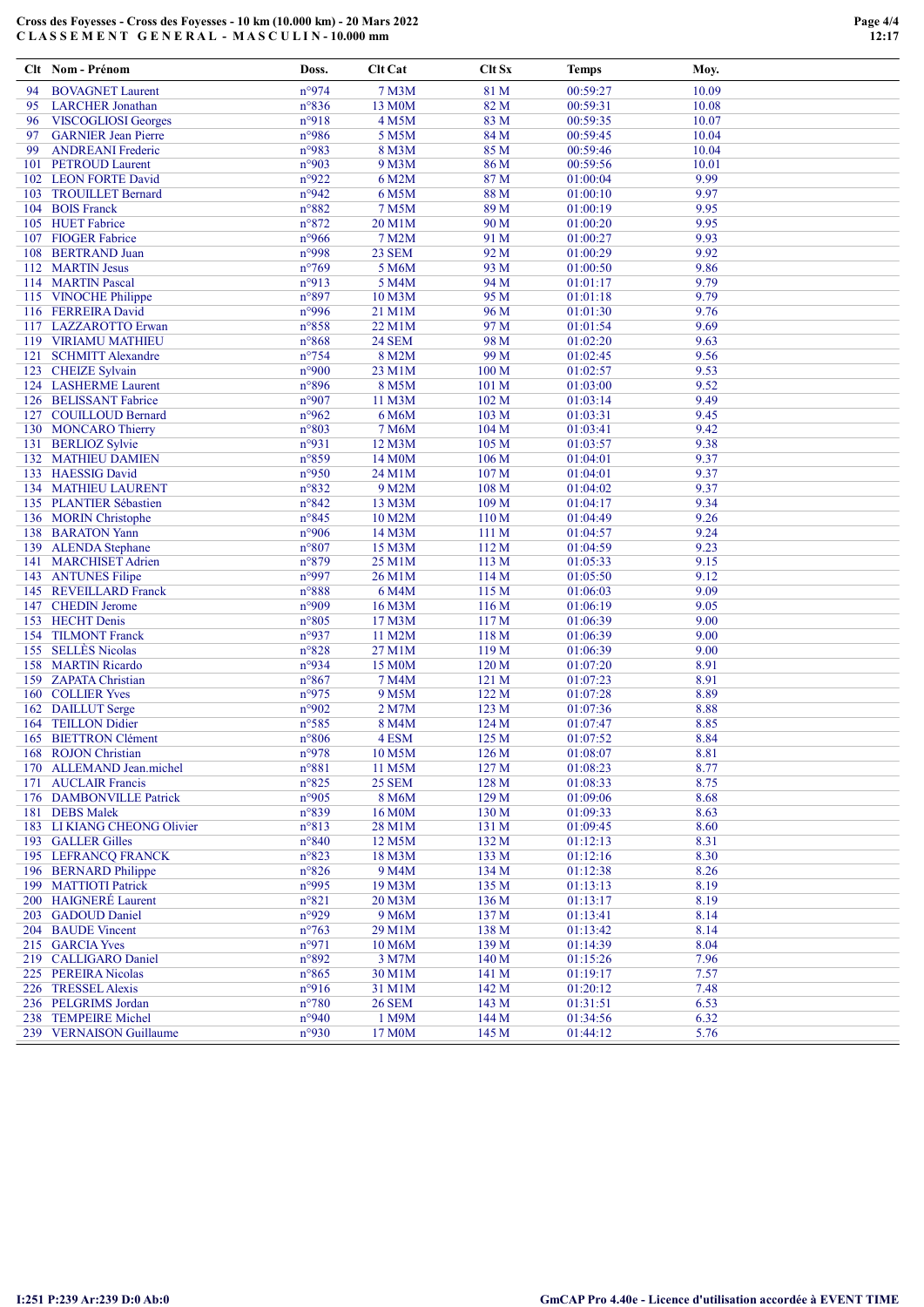# Cross des Foyesses - Cross des Foyesses - 20 km (20.000 km) - 20 Mars 2022 C L A S S E M E N T G E N E R A L - F E M I N I N - 20.000 mm

|     | Clt Nom - Prénom                 | Doss.           | Clt Cat              | Clt Sx | <b>Temps</b> | Moy.  |  |
|-----|----------------------------------|-----------------|----------------------|--------|--------------|-------|--|
| 14  | <b>FERRENT Laure Anne</b>        | $n^{\circ}604$  | 1 SEF                | 1F     | 01:34:40     | 12.68 |  |
| 19  | <b>ROUPIOZ Marie</b>             | n°587           | 2 SEF                | 2F     | 01:40:37     | 11.93 |  |
| 53  | <b>VAISSADE</b> Sophie           | n°504           | 1 M1F                | 3F     | 01:51:48     | 10.73 |  |
| 64  | <b>LEGENDRE Aurelie</b>          | n°599           | 1 M <sub>OF</sub>    | 4F     | 01:53:06     | 10.61 |  |
| 86  | CHAFFRAIX Stéphanie              | $n^{\circ}637$  | $2$ M <sub>1</sub> F | 5F     | 01:58:04     | 10.16 |  |
| 91  | <b>FULGET Ludivine</b>           | n°524           | 3 M1F                | 6F     | 01:59:48     | 10.02 |  |
| 93  | <b>GAY</b> Laetitia              | n°533           | 1 M <sub>2F</sub>    | 7F     | 02:00:31     | 9.96  |  |
| 99  | <b>MARTINEZ JENNIFER</b>         | $n^{\circ}553$  | 2 M <sub>OF</sub>    | 8F     | 02:03:06     | 9.75  |  |
| 101 | <b>COLLIER Pascale</b>           | $n^{\circ}673$  | 1 M3F                | 9F     | 02:04:14     | 9.66  |  |
| 102 | <b>CHEMIN Stéphanie</b>          | n°569           | 2 M <sub>2</sub> F   | 10F    | 02:04:30     | 9.64  |  |
| 105 | <b>ZANIRATO Audrey</b>           | $n^{\circ}605$  | 3 M <sub>OF</sub>    | 11F    | 02:05:38     | 9.55  |  |
| 117 | <b>BOUAGNET Michelle</b>         | $n^{\circ}671$  | $2$ M $3F$           | 12F    | 02:11:00     | 9.16  |  |
| 120 | <b>MAIRY Nathalie</b>            | $n^{\circ}521$  | 1 M4F                | 13 F   | 02:12:15     | 9.07  |  |
| 123 | <b>OZELLE</b> Florence           | $n^{\circ}609$  | 4 M <sub>1F</sub>    | 14F    | 02:13:52     | 8.96  |  |
|     | 126 LEMOINE Virginie             | n°571           | 5 M1F                | 15F    | 02:14:42     | 8.91  |  |
| 128 | <b>VALLE VERONIQUE</b>           | $n^{\circ}602$  | 2 M4F                | 16F    | 02:14:59     | 8.89  |  |
|     | 130 BARRIER Catherine            | $n^{\circ}635$  | 3 M <sub>2F</sub>    | 17F    | 02:15:57     | 8.83  |  |
|     | 134 GROS Amandine                | $n^{\circ}626$  | 6 M1F                | 18F    | 02:18:01     | 8.70  |  |
| 135 | <b>COUTURIER Jessica-Barbara</b> | $n^{\circ}622$  | 4 M <sub>OF</sub>    | 19F    | 02:18:03     | 8.69  |  |
|     | 136 CAVASIN ISABELLE             | $n^{\circ}618$  | 3 M3F                | 20F    | 02:18:12     | 8.68  |  |
|     | 140 PIVOT Claire                 | n°541           | 4 M <sub>2F</sub>    | 21F    | 02:19:52     | 8.58  |  |
|     | 145 LACROIX Ophélie              | $n^{\circ}562$  | <b>5 MOF</b>         | 22F    | 02:21:22     | 8.49  |  |
| 146 | <b>RADET Marie line</b>          | n°543           | <b>7 M1F</b>         | 23 F   | 02:21:46     | 8.47  |  |
| 147 | <b>CASTELLINI ROSEMARIE</b>      | n°535           | <b>8 M1F</b>         | 24 F   | 02:23:54     | 8.34  |  |
| 148 | <b>DANTHONY CORINNE</b>          | $n^{\circ}$ 537 | <b>9 M1F</b>         | 25F    | 02:23:54     | 8.34  |  |
| 151 | <b>POTIER Christine</b>          | $n^{\circ}620$  | 3 M4F                | 26F    | 02:26:48     | 8.18  |  |
| 152 | <b>MAZZOCCHI KARINE</b>          | n°577           | 4 M3F                | 27F    | 02:27:38     | 8.13  |  |
| 155 | <b>MATTOTTI Beatrice</b>         | $n^{\circ}653$  | 5 M3F                | 28F    | 02:29:52     | 8.01  |  |
| 157 | <b>MELAINE Blandine</b>          | $n^{\circ}679$  | 5 M <sub>2F</sub>    | 29F    | 02:31:25     | 7.93  |  |
| 158 | <b>HOAREAU Christelle</b>        | n°591           | 10 M1F               | 30F    | 02:31:51     | 7.90  |  |
|     | 159 PERROT Marie-Line            | $n^{\circ}646$  | 6 M3F                | 31F    | 02:32:28     | 7.87  |  |
| 161 | PIRODON Isabelle                 | $n^{\circ}647$  | <b>7 M3F</b>         | 32F    | 02:32:28     | 7.87  |  |
|     | 162 BAUDE Julie                  | $n^{\circ}526$  | 11 M1F               | 33 F   | 02:37:02     | 7.64  |  |
| 163 | <b>BERTHET Christelle</b>        | n°525           | 12 M1F               | 34 F   | 02:37:03     | 7.64  |  |
| 164 | <b>ROBBIANI</b> Laurence         | $n^{\circ}567$  | 8 M3F                | 35F    | 02:38:04     | 7.59  |  |
| 167 | <b>MESTAS LAETITIA</b>           | n°592           | 6 M <sub>2F</sub>    | 36F    | 02:43:33     | 7.34  |  |
| 168 | <b>AUGIZEAU</b> Evelyne          | $n^{\circ}674$  | 1 M <sub>5</sub> F   | 37F    | 02:46:25     | 7.21  |  |
|     | 171 LAFARGUE Nelly               | $n^{\circ}670$  | 3 SEF                | 38F    | 02:58:55     | 6.71  |  |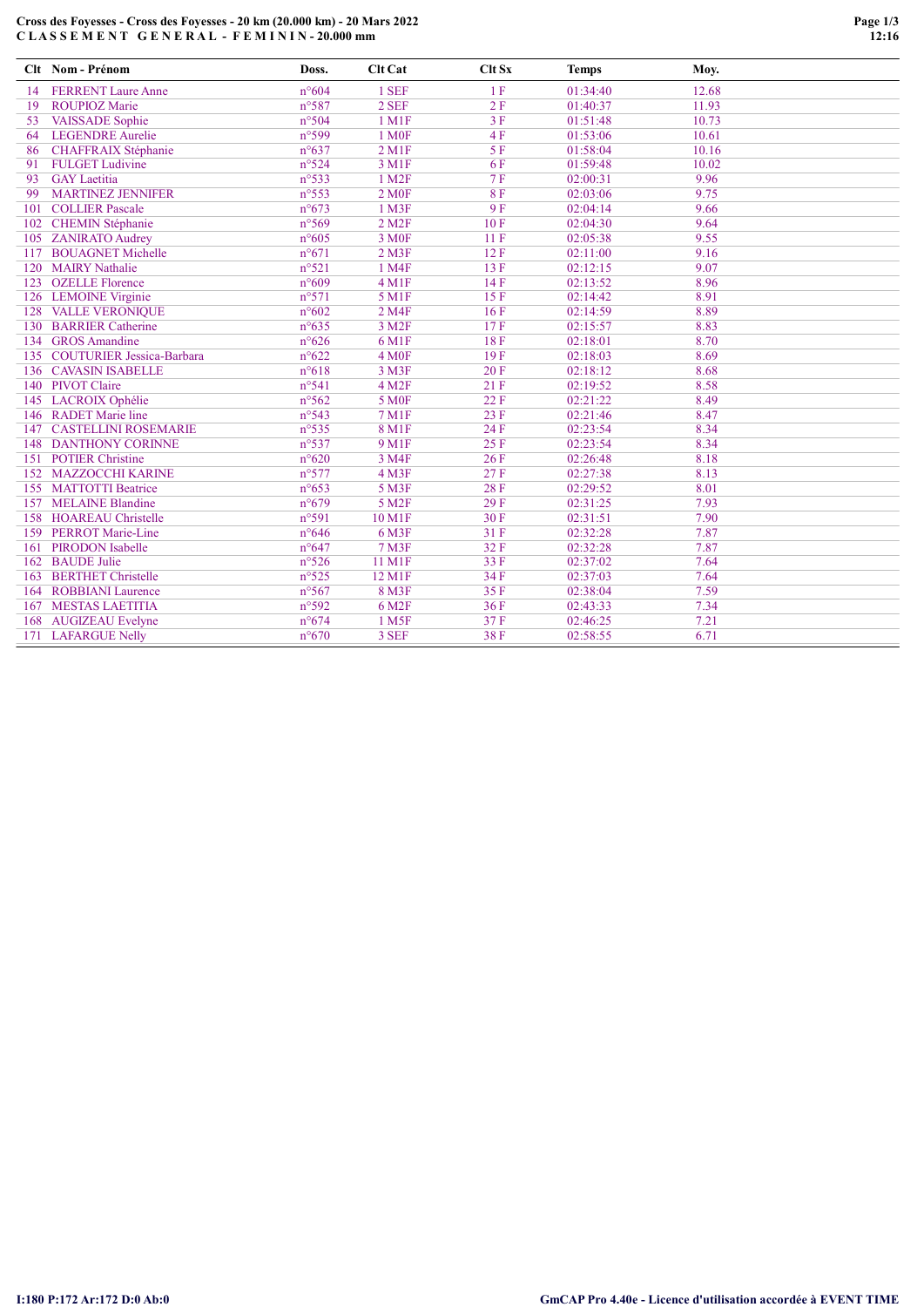### Cross des Foyesses - Cross des Foyesses - 20 km (20.000 km) - 20 Mars 2022 C L A S S E M E N T G E N E R A L - M A S C U L I N - 20.000 mm

|          | Clt Nom - Prénom                                      | Doss.                            | Clt Cat                      | Clt Sx                | <b>Temps</b>         | Moy.           |  |
|----------|-------------------------------------------------------|----------------------------------|------------------------------|-----------------------|----------------------|----------------|--|
| -1       | <b>LAURENT MAX</b>                                    | n°548                            | 1 SEM                        | 1 <sub>M</sub>        | 01:21:45             | 14.68          |  |
| 2        | <b>ERISSON</b> Jeremy                                 | $n^{\circ}$ 536                  | 2 SEM                        | 2 <sub>M</sub>        | 01:21:59             | 14.64          |  |
| 3        | <b>BART</b> Maelann                                   | n°588                            | 3 SEM                        | 3 <sub>M</sub>        | 01:24:15             | 14.25          |  |
| 4        | <b>PERRIN</b> Clément                                 | $n^{\circ}550$                   | 4 SEM                        | 4 <sub>M</sub>        | 01:25:13             | 14.08          |  |
| 5        | <b>PERRIN</b> Antoine                                 | $n^{\circ}659$                   | 5 SEM                        | 5 M                   | 01:27:14             | 13.76          |  |
| 6        | <b>NAURAIS</b> Jean-Loup                              | n°572                            | 6 SEM                        | 6 M                   | 01:27:52             | 13.66          |  |
| 7        | <b>APARICIO REMI</b>                                  | n°581                            | 7 SEM                        | 7 <sub>M</sub><br>8 M | 01:27:58             | 13.64          |  |
| 8<br>9   | <b>BULLION Pierre yves</b><br><b>DUSSABLY Antoine</b> | $n^{\circ}663$<br>$n^{\circ}665$ | 1 M2M<br>2 M2M               | 9 M                   | 01:30:52<br>01:32:19 | 13.21<br>13.00 |  |
| 10       | <b>MOTTAY William</b>                                 | $n^{\circ}570$                   | 8 SEM                        | 10 <sub>M</sub>       | 01:33:06             | 12.89          |  |
| 11       | <b>OLIVIER Yannick</b>                                | $n^{\circ}614$                   | 1 M3M                        | 11 M                  | 01:33:41             | 12.81          |  |
| 12       | <b>CATHALA</b> Axel                                   | $n^{\circ}676$                   | 1 M0M                        | 12M                   | 01:34:02             | 12.76          |  |
| 13       | <b>SENDRA Guillaume</b>                               | $n^{\circ}$ 556                  | 9 SEM                        | 13 M                  | 01:34:22             | 12.72          |  |
| 15       | <b>MEZINO</b> Mathieu                                 | n°563                            | <b>10 SEM</b>                | 14M                   | 01:36:49             | 12.40          |  |
| 16       | <b>BUTTIGLIERI Stephane</b>                           | n°575                            | $2$ M $3M$                   | 15 M                  | 01:37:24             | 12.32          |  |
| 17       | <b>JULLIEN Clément</b>                                | n°546                            | <b>11 SEM</b>                | 16 <sub>M</sub>       | 01:38:37             | 12.17          |  |
| 18       | <b>ROMMEVAUX Damien</b>                               | n°558                            | 3 M2M                        | 17 <sub>M</sub>       | 01:39:13             | 12.10          |  |
| 20       | <b>ARCHER Joel</b>                                    | $n^{\circ}506$                   | 1 M4M                        | 18 M                  | 01:41:13             | 11.86          |  |
| 21       | <b>FAUSSURIER Guillaume</b>                           | n°505                            | <b>12 SEM</b>                | 19 <sub>M</sub>       | 01:41:19             | 11.85          |  |
| 22       | <b>MICHON</b> Christophe                              | $n^{\circ}664$<br>$n^{\circ}623$ | 3 M3M                        | 20 <sub>M</sub>       | 01:41:31             | 11.82          |  |
| 23<br>24 | <b>CONESA Herve</b><br><b>SUBIT Julien</b>            | $n^{\circ}612$                   | 4 M3M<br>1 M1M               | 21 M<br>22 M          | 01:41:45<br>01:42:02 | 11.79<br>11.76 |  |
| 25       | <b>RENAUD Renaud</b>                                  | n°503                            | 4 M2M                        | 23 M                  | 01:42:34             | 11.70          |  |
| 26       | <b>GIROUD Philippe</b>                                | $n^{\circ}630$                   | 5 M2M                        | 24 M                  | 01:43:19             | 11.62          |  |
| 27       | <b>ROSSEL</b> Ludovic                                 | n°512                            | $2$ M $1$ M                  | 25 M                  | 01:43:25             | 11.61          |  |
| 28       | <b>BOUAMARA</b> Modjid                                | $n^{\circ}657$                   | 6 M2M                        | 26 M                  | 01:43:58             | 11.54          |  |
| 29       | <b>GONNET Gilles</b>                                  | $n^{\circ}615$                   | 2 M4M                        | 27 M                  | 01:44:50             | 11.45          |  |
| 30       | <b>LHOMMEL Pierre-Jules</b>                           | n°518                            | <b>13 SEM</b>                | 28 M                  | 01:44:51             | 11.45          |  |
| 31       | <b>MORIN</b> Yann                                     | $n^{\circ}677$                   | 2 M0M                        | 29M                   | 01:45:39             | 11.36          |  |
| 32       | <b>VERNET</b> Jean Paul                               | $n^{\circ}658$                   | <b>14 SEM</b>                | 30 M                  | 01:45:44             | 11.35          |  |
| 33       | <b>GUILLERMET Anthony</b>                             | $n^{\circ}624$                   | 3 M1M                        | 31 M                  | 01:46:28             | 11.27          |  |
| 34       | <b>MARCO</b> Jérôme                                   | $n^{\circ}633$                   | 3 M <sub>0</sub> M           | 32 M                  | 01:46:48             | 11.24          |  |
| 35       | <b>PAIVA</b> Miguel                                   | n°596                            | 4 M <sub>0</sub> M           | 33 M                  | 01:48:49             | 11.03          |  |
| 36       | <b>DOMERGUE Cyrille</b>                               | n°593                            | 7 M2M                        | 34 M                  | 01:48:50             | 11.03          |  |
| 37       | <b>PIASEK Christopher</b><br><b>MAXIME MUNIER</b>     | $n^{\circ}560$<br>n°529          | <b>15 SEM</b><br>4 M1M       | 35 M<br>36 M          | 01:48:53<br>01:49:01 | 11.02<br>11.01 |  |
| 38<br>39 | <b>BOIN ANDRE</b>                                     | $n^{\circ}616$                   | 3 M4M                        | 37 M                  | 01:49:59             | 10.91          |  |
| 40       | <b>AMADIO GREGORY</b>                                 | n°589                            | 8 M2M                        | 38 M                  | 01:50:12             | 10.89          |  |
| 41       | <b>VAIRON Remy</b>                                    | $n^{\circ}656$                   | 4 M4M                        | 39 M                  | 01:50:18             | 10.88          |  |
| 42       | <b>DUPUY</b> Thibault                                 | $n^{\circ}578$                   | <b>16 SEM</b>                | 40 M                  | 01:50:20             | 10.88          |  |
| 43       | <b>VENDITTELLI</b> Lino gerard                        | n°508                            | 5 M3M                        | 41 M                  | 01:50:27             | 10.87          |  |
| 44       | <b>DUMOULIN Jerome</b>                                | $n^{\circ}621$                   | 9 M2M                        | 42 M                  | 01:50:28             | 10.86          |  |
| 45       | <b>POUILLEY Yannick</b>                               | $n^{\circ}667$                   | 5 M1M                        | 43 M                  | 01:50:30             | 10.86          |  |
| 46       | <b>BAGES LIMOGES Cedric</b>                           | $n^{\circ}668$                   | 5 M0M                        | 44 M                  | 01:50:38             | 10.85          |  |
| 47       | <b>OGER</b> Sebastien                                 | n°557                            | 10 M2M                       | 45 M                  | 01:50:58             | 10.82          |  |
| 48       | <b>GARCIA</b> Thomas                                  | $n^{\circ}634$                   | <b>17 SEM</b>                | 46 M                  | 01:51:14             | 10.79          |  |
| 49       | <b>BUISSON Eric</b>                                   | $n^{\circ}672$                   | 6 M0M                        | 47 M                  | 01:51:16             | 10.79          |  |
| 50       | <b>ANDRE MICKAEL</b>                                  | n°597                            | 11 M2M                       | 48 M                  | 01:51:17             | 10.78          |  |
| 51<br>52 | <b>SAUBIN Christophe</b><br><b>COLLIAT Romain</b>     | $n^{\circ}648$<br>$n^{\circ}532$ | 6 M3M<br><b>7 M0M</b>        | 49 M<br>50 M          | 01:51:29<br>01:51:44 | 10.76<br>10.74 |  |
| 54       | <b>GIRIER Christophe</b>                              | n°547                            | 12 M2M                       | 51 M                  | 01:51:50             | 10.73          |  |
| 55       | <b>CUMINATTO LUC</b>                                  | n°584                            | 13 M2M                       | 52 M                  | 01:51:58             | 10.72          |  |
| 56       | <b>BERERD</b> Sebastien                               | $n^{\circ}650$                   | <b>18 SEM</b>                | 53 M                  | 01:52:09             | 10.70          |  |
| 57       | <b>LEAL</b> Jose                                      | $n^{\circ}682$                   | 5 M4M                        | 54 M                  | 01:52:12             | 10.70          |  |
| 58       | <b>BOUZIDI</b> Jacques                                | $n^{\circ}606$                   | <b>8 M0M</b>                 | 55 M                  | 01:52:23             | 10.68          |  |
| 59       | <b>CHARAIX Thomas</b>                                 | $n^{\circ}522$                   | <b>19 SEM</b>                | 56 M                  | 01:52:24             | 10.68          |  |
| 60       | POULET Jérôme                                         | $n^{\circ}542$                   | 6 M1M                        | 57 M                  | 01:52:28             | 10.67          |  |
| 61       | <b>LOUVET Romain</b>                                  | $n^{\circ}$ 555                  | 9 M <sub>0</sub> M           | 58 M                  | 01:52:31             | 10.67          |  |
| 62       | <b>LEGENDRE</b> Christophe                            | $n^{\circ}600$                   | 10 M0M                       | 59 M                  | 01:52:54             | 10.63          |  |
| 63       | <b>COURAND Franck</b>                                 | $n^{\circ}552$                   | 7 M3M                        | 60 M                  | 01:52:58             | 10.62          |  |
| 65       | <b>BASSET</b> Gregory<br><b>GAULARD</b> Guillaume     | $n^{\circ}655$<br>$n^{\circ}610$ | 14 M2M<br><b>20 SEM</b>      | 61 M<br>62 M          | 01:53:10<br>01:53:34 | 10.61<br>10.57 |  |
| 66<br>67 | <b>GUILLOT</b> Christophe                             | $n^{\circ}644$                   | 15 M2M                       | 63 M                  | 01:53:39             | 10.56          |  |
| 68       | <b>DURIGON Guillaume</b>                              | $n^{\circ}666$                   | 16 M2M                       | 64 M                  | 01:54:34             | 10.47          |  |
| 69       | <b>GIROT Patrick</b>                                  | $n^{\circ}640$                   | 8 M3M                        | 65 M                  | 01:54:35             | 10.47          |  |
| 70       | <b>TAMET Pierre</b>                                   | $n^{\circ}680$                   | 6 M4M                        | 66 M                  | 01:54:43             | 10.46          |  |
| 71       | <b>ALLEAUME Didier</b>                                | $n^{\circ}660$                   | 1 M5M                        | 67 M                  | 01:54:56             | 10.44          |  |
| 72       | <b>TRAMOLAY Sébastien</b>                             | $n^{\circ}528$                   | 17 M2M                       | 68 M                  | 01:55:05             | 10.43          |  |
| 73       | <b>STORDEUR Michael</b>                               | $n^{\circ}580$                   | 18 M2M                       | 69 M                  | 01:55:11             | 10.42          |  |
| 74       | <b>BUZZI</b> Daniel                                   | n°583                            | 2 M <sub>5</sub> M           | 70 M                  | 01:55:28             | 10.39          |  |
| 75       | <b>GIBEAUX</b> Éric                                   | $n^{\circ}545$                   | 19 M2M                       | 71 M                  | 01:55:39             | 10.38          |  |
| 76       | <b>BOUCHUT Armand</b>                                 | n°559                            | 7 M1M                        | 72 M                  | 01:55:49             | 10.36          |  |
| 77       | <b>CAILLARD David</b>                                 | $n^{\circ}625$                   | <b>21 SEM</b>                | 73 M                  | 01:55:55             | 10.35          |  |
| 78       | <b>PAQUIEN Nicolas</b>                                | $n^{\circ}678$                   | 11 M0M                       | 74 M                  | 01:56:02             | 10.34          |  |
| 79<br>80 | <b>DAVID</b> Guillaume<br>FEBVAY Michael              | n°517<br>$n^{\circ}631$          | 9 M3M<br>12 M <sub>0</sub> M | 75 M<br>76 M          | 01:56:25<br>01:57:07 | 10.31<br>10.25 |  |
| 81       | DI LISO Mickaël                                       | n°595                            | <b>22 SEM</b>                | 77 M                  | 01:57:10             | 10.24          |  |
| 82       | <b>PERCONTE Patrick</b>                               | n°574                            | 20 M2M                       | 78 M                  | 01:57:17             | 10.23          |  |
| 83       | <b>POTIER Yves</b>                                    | n°619                            | 7 M4M                        | 79 M                  | 01:57:38             | 10.20          |  |
|          | 84 FORTIN Matthieu                                    | $n^{\circ}611$                   | 8 M1M                        | 80 M                  | 01:57:40             | 10.20          |  |

# I:180 P:172 Ar:172 D:0 Ab:0 GmCAP Pro 4.40e - Licence d'utilisation accordée à EVENT TIME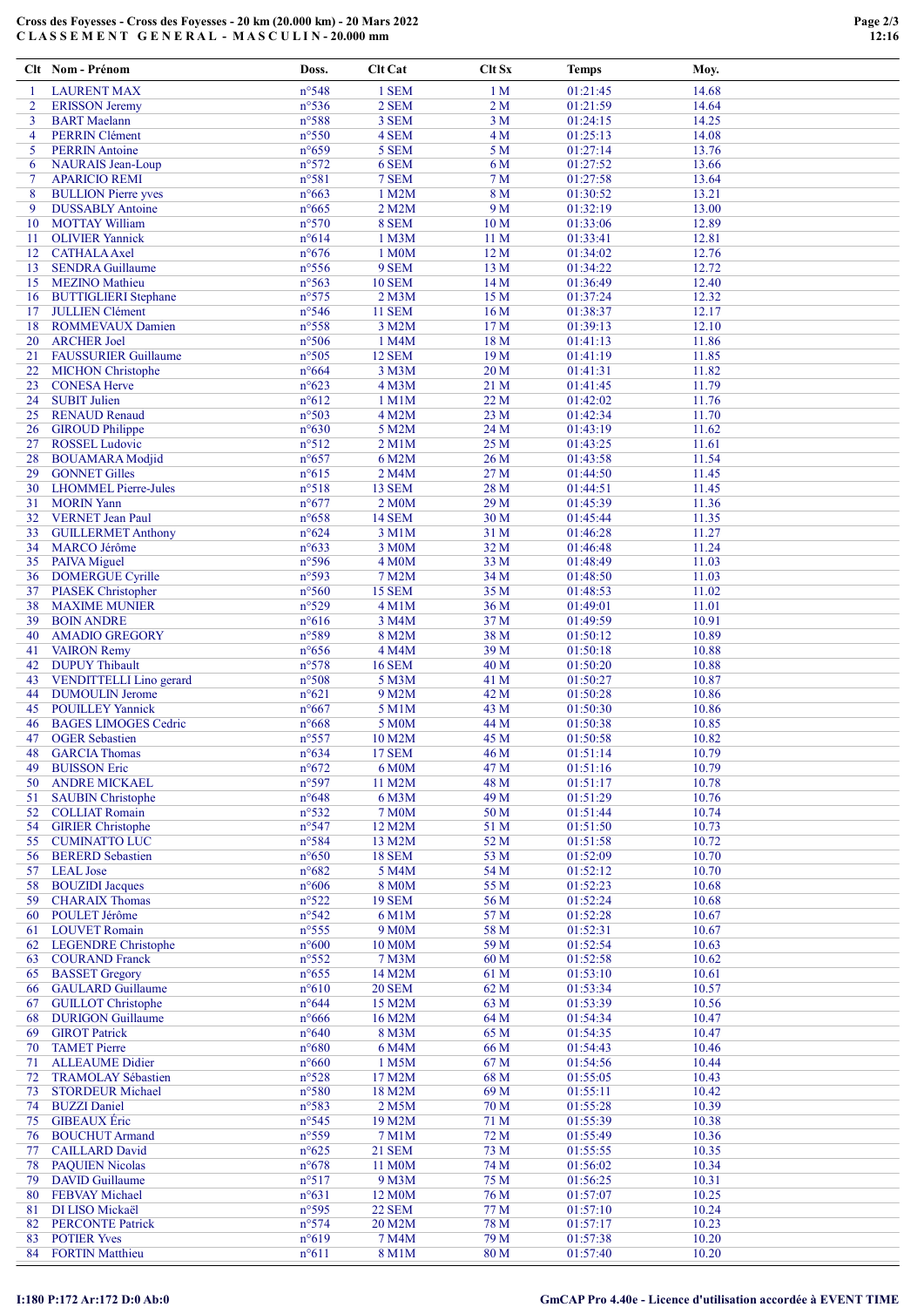### Cross des Foyesses - Cross des Foyesses - 20 km (20.000 km) - 20 Mars 2022 C L A S S E M E N T G E N E R A L - M A S C U L I N - 20.000 mm

|     | Clt Nom - Prénom                             | Doss.                   | Clt Cat             | Clt Sx           | <b>Temps</b>         | Moy.         |
|-----|----------------------------------------------|-------------------------|---------------------|------------------|----------------------|--------------|
| 85  | <b>MORAUD Ludovick</b>                       | $n^{\circ}662$          | 13 M <sub>0</sub> M | 81 M             | 01:57:46             | 10.19        |
| 87  | PHILIPPE-JANON WILFRIED                      | $n^{\circ}515$          | 21 M2M              | 82 M             | 01:58:40             | 10.11        |
| 88  | <b>BOTHOA Sylvain</b>                        | $n^{\circ}510$          | 22 M2M              | 83 M             | 01:58:40             | 10.11        |
| 89  | <b>HENRIQUES Hilario</b>                     | $n^{\circ}652$          | 10 M3M              | 84 M             | 01:58:56             | 10.09        |
| 90  | <b>BLONDY</b> Christophe                     | n°594                   | 11 M3M              | 85 M             | 01:59:18             | 10.06        |
| 92  | <b>VILLANI</b> Fabrice                       | n°565                   | 9 M1M               | 86 M             | 01:59:48             | 10.02        |
| 94  | <b>BERTRAND Philippe</b>                     | n°539                   | 23 M2M              | 87 M             | 02:00:36             | 9.95         |
| 95  | <b>ZABOTTI</b> Didier                        | $n^{\circ}603$          | 10 M1M              | 88 M             | 02:01:55             | 9.84         |
| 96  | <b>GAUTHIER Stephane</b>                     | n°502                   | 11 M1M              | 89 M             | 02:02:33             | 9.79         |
| 97  | <b>EYMERY Hugo</b>                           | n°544                   | 12 M1M              | 90 M             | 02:02:42             | 9.78         |
| 98  | DA SILVA Joao                                | $n^{\circ}651$          | 12 M3M              | 91 M             | 02:02:47             | 9.77         |
|     | 100 BRON Damien                              | $n^{\circ}636$          | 13 M3M              | 92 M             | 02:03:43             | 9.70         |
|     | 103 MATHIEU LAURENT                          | n°586                   | 13 M1M              | 93 M             | 02:05:08             | 9.59         |
|     | 104 ROJAT Cedric                             | $n^{\circ}654$          | 14 M <sub>0</sub> M | 94 M             | 02:05:34             | 9.56         |
|     | 106 KLIEBER Guillaume                        | n°538                   | 15 M0M              | 95 M             | 02:05:48             | 9.54         |
|     | 107 CHAMPIER JC                              | $n^{\circ}661$          | 1 M6M               | 96 M             | 02:06:01             | 9.52         |
|     | <b>108 FRANCK LEDOUX</b>                     | n°598                   | 16 M <sub>0</sub> M | 97 M             | 02:07:10             | 9.44         |
|     | 109 LEPLAY Julien                            | n°519                   | 14 M1M              | 98 M             | 02:07:48             | 9.39         |
|     | 110 DAGUET Vincent<br>111 MAILLARD Sebastien | n°514<br>$n^{\circ}551$ | 3 M5M<br>24 M2M     | 99 M<br>100 M    | 02:07:59<br>02:08:00 | 9.38<br>9.38 |
|     |                                              |                         |                     |                  |                      |              |
|     | 112 TRUFINET Franck<br>113 JANUSZEK Leon     | n°523<br>n°582          | 14 M3M<br>4 M5M     | 101 M<br>102 M   | 02:08:16<br>02:09:11 | 9.36<br>9.29 |
|     | 114 BELCASTRO David                          | $n^{\circ}642$          | 25 M2M              | 103 M            | 02:09:39             | 9.26         |
|     | 115 BILLET Jerome                            | $n^{\circ}643$          | 26 M2M              | 104 M            | 02:09:39             | 9.26         |
|     | 116 ARTIGALAS Jerome                         | $n^{\circ}641$          | 15 M3M              | 105 M            | 02:09:39             | 9.26         |
|     | 118 ZULIN Fabien                             | $n^{\circ}683$          | 15 M1M              | 106 M            | 02:11:26             | 9.13         |
|     | 119 ROUJON Laurent                           | $n^{\circ}628$          | 16 M3M              | 107 M            | 02:12:12             | 9.08         |
|     | 121 GIROUD Rémi                              | n°554                   | 17 M <sub>0</sub> M | 108 M            | 02:13:23             | 9.00         |
| 122 | <b>SCAPPATICCI Pascal</b>                    | n°568                   | 16 M1M              | 109 M            | 02:13:45             | 8.97         |
|     | 124 DEPOISIER Daniel                         | n°509                   | 18 M0M              | 110 M            | 02:14:03             | 8.95         |
|     | 125 CHAFNI Said                              | $n^{\circ}627$          | 27 M2M              | 111 M            | 02:14:15             | 8.94         |
|     | 127 CARON Christian                          | n°579                   | 28 M2M              | 112 M            | 02:14:46             | 8.91         |
|     | 129 PALLÉ Franck                             | n°531                   | 8 M4M               | 113 M            | 02:15:57             | 8.83         |
|     | 131 COLLONGE Thierry                         | $n^{\circ}639$          | 9 M4M               | 114 M            | 02:16:07             | 8.82         |
|     | 132 CHAFFRAIX Mathieu                        | $n^{\circ}638$          | 17 M1M              | 115 M            | 02:16:40             | 8.78         |
|     | 133 BERLIOZ BERNARD                          | n°564                   | 5 M5M               | 116M             | 02:17:53             | 8.70         |
|     | 137 CAVASIN Frederic                         | $n^{\circ}617$          | 10 M4M              | 117 M            | 02:18:12             | 8.68         |
|     | 138 ALLARAZ Eric                             | n°669                   | 17 M3M              | 118 M            | 02:18:57             | 8.64         |
|     | 139 GIRARD Maxime                            | $n^{\circ}608$          | 29 M2M              | 119 <sub>M</sub> | 02:19:20             | 8.61         |
|     | 141 LAVAUX Pierre                            | $n^{\circ}601$          | 30 M2M              | 120 M            | 02:20:15             | 8.56         |
|     | 142 ROYER Richard                            | $n^{\circ}540$          | 11 M4M              | 121 M            | 02:20:15             | 8.56         |
|     | 143 CAER Bernard                             | $n^{\circ}607$          | 6 M5M               | 122 M            | 02:21:03             | 8.51         |
|     | 144 NGUYEN KHAC Trung                        | n°561                   | 18 M3M              | 123 M            | 02:21:21             | 8.49         |
|     | <b>149 PIRON HUBERT</b>                      | n°530                   | 7 M <sub>5</sub> M  | 124 M            | 02:26:28             | 8.19         |
|     | 150 KADA Chamseddine                         | n°549                   | <b>23 SEM</b>       | 125 M            | 02:26:28             | 8.19         |
|     | 153 FROQUET Jérôme                           | $n^{\circ}573$          | 18 M1M              | 126 M            | 02:27:51             | 8.12         |
|     | 154 CARLONI Cyril                            | $n^{\circ}576$          | 19 M3M              | 127 <sub>M</sub> | 02:28:07             | 8.10         |
|     | 156 BIJOUX Joseph                            | $n^{\circ}675$          | 1 M7M               | 128 M            | 02:31:12             | 7.94         |
|     | 160 VIAL Bernard                             | n°649                   | 8 M5M               | 129 M            | 02:32:28             | 7.87         |
|     | 165 ROBBIANI Christian                       | $n^{\circ}$ 566         | 20 M3M              | 130 M            | 02:38:05             | 7.59         |
|     | 166 GAUILLARD Michel                         | $n^{\circ}629$          | 12 M4M              | 131 M            | 02:41:22             | 7.44         |
|     | 169 SOUSSEN Yves                             | n°590                   | 2 M7M               | 132 M            | 02:51:57             | 6.98         |
|     | 170 DUEGER Erica                             | $n^{\circ}681$          | 13 M4M              | 133 M            | 02:53:54             | 6.90         |
|     | 172 MILLERON Pierre                          | $n^{\circ}613$          | 14 M4M              | 134M             | 02:58:56             | 6.71         |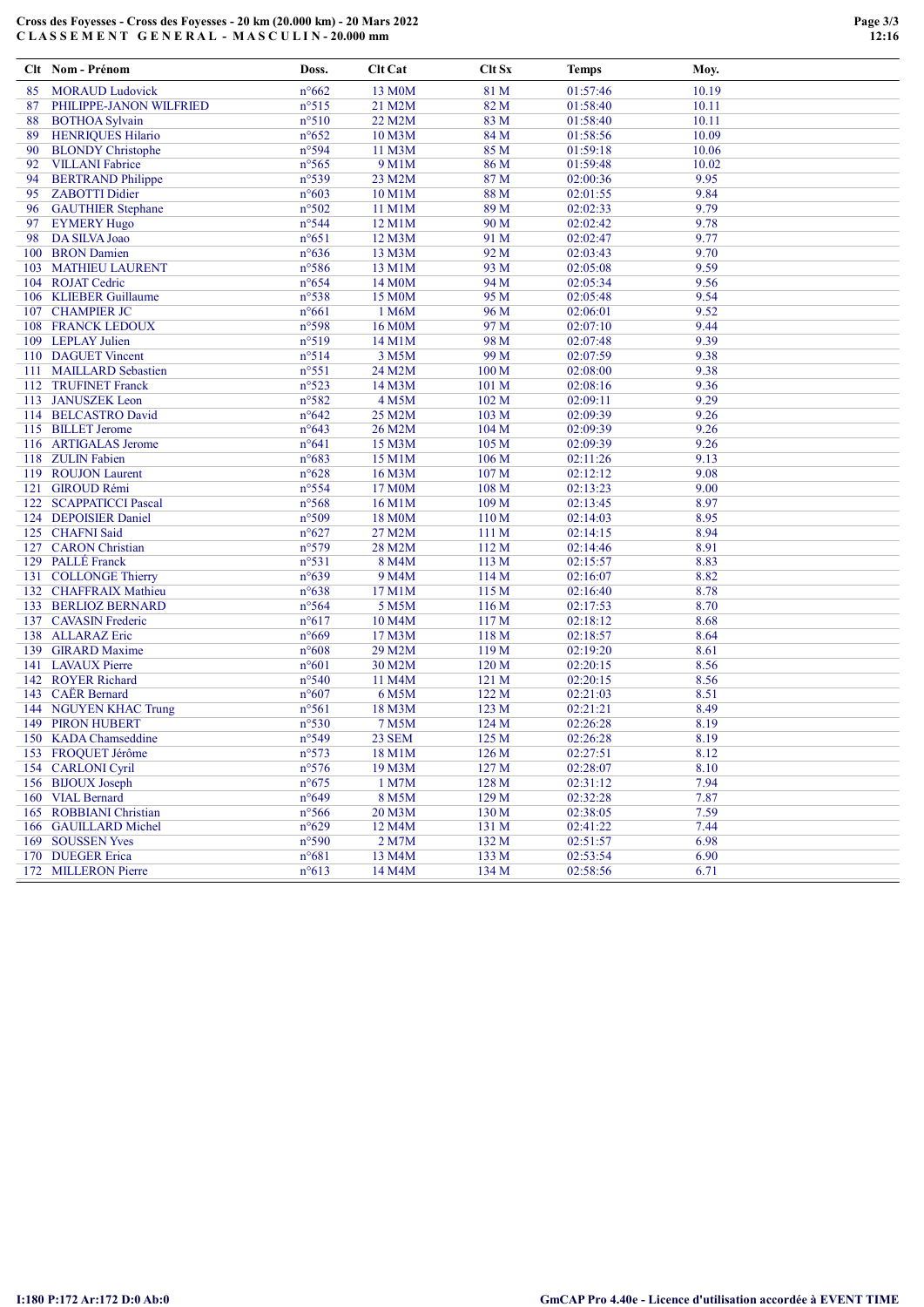# Cross des Foyesses - Cross des Foyesses - 2 km (1.850 km) - 20 Mars 2022 C L A S S E M E N T G E N E R A L - F E M I N I N - 1.850 mm

|     | Clt Nom - Prénom           | Doss.          | <b>Clt Cat</b> | $C$ It $Sx$ | <b>Temps</b> | Moy.  |
|-----|----------------------------|----------------|----------------|-------------|--------------|-------|
|     | <b>CORNILLON Justine</b>   | $n^{\circ}242$ | 1 BEF          | 1F          | 00:05:25     | 20.52 |
| 8   | <b>JANNOLEO Noémie</b>     | $n^{\circ}231$ | 2 BEF          | 2F          | 00:05:27     | 20.42 |
| 9   | <b>CORNILLON Flavie</b>    | $n^{\circ}235$ | 3 BEF          | 3F          | 00:05:27     | 20.37 |
| 14  | <b>CHANTIN CAMILLE</b>     | $n^{\circ}223$ | 4 BEF          | 4F          | 00:05:53     | 18.87 |
| 15  | <b>LAMAISON</b> Lucie      | $n^{\circ}222$ | 5 BEF          | 5F          | 00:06:05     | 18.29 |
|     | <b>FERNANDES Mae</b>       | $n^{\circ}239$ | 1 MIF          | 6 F         | 00:06:07     | 18.17 |
| 18  | <b>VARENNES Enola</b>      | $n^{\circ}202$ | 1 POF          | 7F          | 00:06:10     | 18.01 |
| 21  | <b>SARZIER Lilou</b>       | $n^{\circ}215$ | 2 POF          | <b>8F</b>   | 00:06:18     | 17.62 |
| 22  | <b>SARZIER Clara</b>       | $n^{\circ}217$ | 3 POF          | 9F          | 00:06:21     | 17.51 |
| 23  | <b>DEVAUD</b> Lauryne      | $n^{\circ}209$ | 4 POF          | 10F         | 00:06:33     | 16.96 |
| 24  | <b>GUERNION Candice</b>    | $n^{\circ}236$ | 6 BEF          | 11F         | 00:06:40     | 16.68 |
| 26  | <b>DONCOUE Anais</b>       | $n^{\circ}233$ | $2$ MIF        | 12F         | 00:06:47     | 16.39 |
| 28  | ROUX Clémentine            | $n^{\circ}208$ | 1 CAF          | 13 F        | 00:06:52     | 16.18 |
| 29  | <b>NAYAGOM</b> Jehanne     | $n^{\circ}229$ | 5 POF          | 14 F        | 00:06:55     | 16.06 |
| 30  | <b>BEAUCART Olivia</b>     | $n^{\circ}220$ | 6 POF          | 15F         | 00:06:59     | 15.93 |
| 31  | <b>HAESSIG</b> Emie        | $n^{\circ}226$ | 7 POF          | 16F         | 00:07:02     | 15.81 |
| 33  | <b>FERNANDES</b> Lina      | $n^{\circ}241$ | 8 POF          | 17F         | 00:07:10     | 15.49 |
| 34  | <b>PIDOUX Mallory</b>      | $n^{\circ}203$ | 7 BEF          | 18F         | 00:07:15     | 15.35 |
| 37  | <b>AURELY Charlotte</b>    | $n^{\circ}218$ | 3 MIF          | 19F         | 00:07:30     | 14.82 |
| 38  | <b>FORESTIERI Clémence</b> | $n^{\circ}214$ | 8 BEF          | 20F         | 00:07:33     | 14.73 |
| 39  | <b>BEAUCART Roksana</b>    | $n^{\circ}219$ | 9 BEF          | 21F         | 00:07:33     | 14.73 |
| 40  | <b>FERNANDES Callie</b>    | $n^{\circ}240$ | 9 POF          | 22 F        | 00:07:40     | 14.50 |
| -41 | <b>TRAMOLAY Soko</b>       | $n^{\circ}204$ | <b>10 POF</b>  | 23 F        | 00:07:44     | 14.38 |
| 43  | <b>CANDY CELESTINE</b>     | $n^{\circ}206$ | <b>10 BEF</b>  | 24 F        | 00:10:08     | 10.96 |